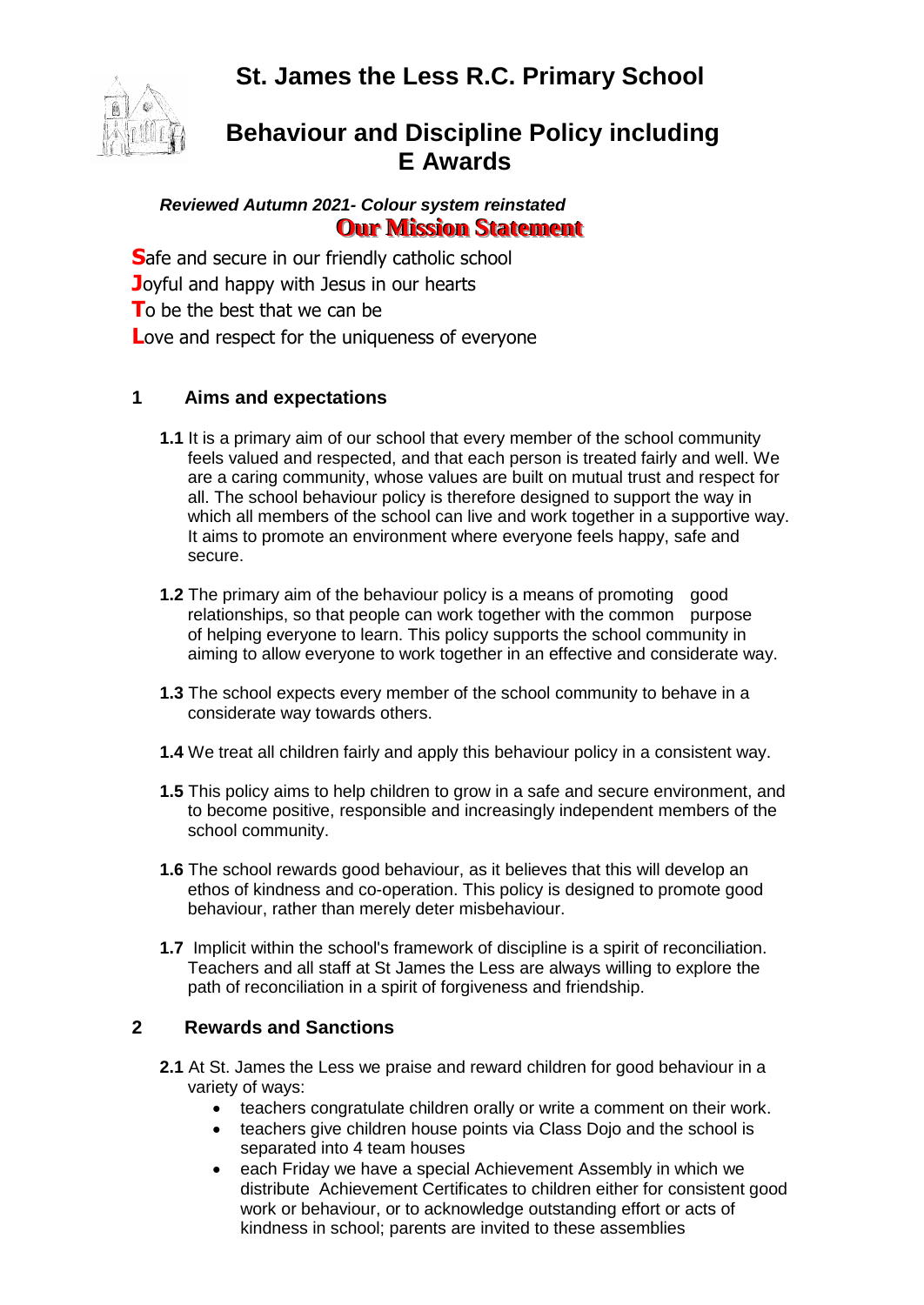- for exceptional work, the children are sent to the headteacher for a special reward;
- letters home from the headteacher for a huge improvement in behaviour, work or any aspect of school life;
- pupil of the year KS1 and KS2;
- at the end of term two children from each class are chosen to receive a special award – Award of Excellence
- **2.2** The school acknowledges all the efforts and achievements of children, both in and out of school:
- **2.3** The school employs a number of sanctions to enforce the school rules, and to ensure a safe and positive learning environment. We employ appropriate sanctions to each individual situation:
	- verbal reminder:
	- loss of playtime;
	- **.** loss of privileges e.g. monitor, house captain etc;
	- child sent to work in another classroom if necessary;
	- teacher to contact parent/carer to discuss behaviour/work;
	- child sent to the Deputy Head;
	- child sent to the Headteacher and record made;
	- child sent to the Headteacher and parents/carers contacted.

NOTE: A detailed Behaviour and Consequence Guide is implemented across all age phases. This part of the policy has been written by the children, supported by School Council and School Council support staff

- **2.4** The class teacher regularly discusses the school rules with each class. These rules are displayed in each class and in prominent places around the school. In addition to the school rules, each class also has its own classroom code, which is agreed by the children and displayed on the wall of the classroom. In this way, every child in the school knows the standard of behaviour that we expect in our school.
- **2.5** All members of staff are aware of the regulations regarding the use of force by teachers, as set out in DfEE Circular 10/98, relating to section 550A of the Education Act 1996: *The Use of Force to Control or Restrain Pupils.* Staff only intervene physically to restrain children or to prevent injury to a child, or if a child is in danger of hurting him/herself. The actions that we take are in line with government guidelines on the restraint of children.

# **3 The role of the class teacher**

- **3.1** It is the responsibility of the class teacher at St. James the Less to ensure that the school rules are enforced in their class, and that their class behaves in a responsible manner during lesson time.
- **3.2** The class teachers in our school have high expectations of the children in terms of behaviour, and they strive to ensure that all children work to the best of their ability.
- **3.3** The class teacher treats each child fairly and enforces the classroom code consistently. The teacher treats all children in their class with respect and understanding.
- **3.4** In the first instance, the class teacher deals with incidents him/herself in the normal manner. However, if misbehaviour continues, the class teacher seeks help and advice from the Key-Stage Co-ordinator and ultimately the headteacher.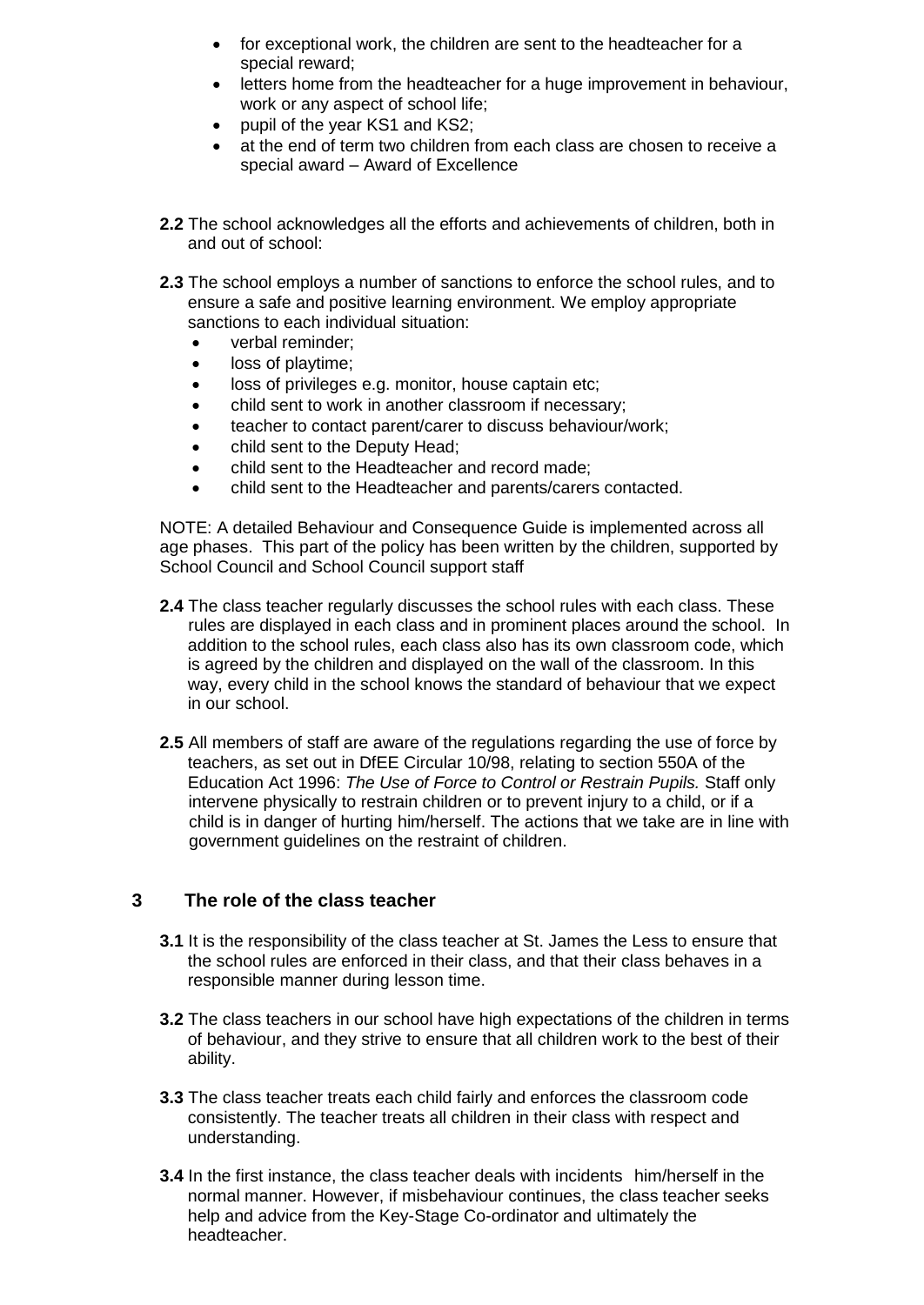**3.5** The class teacher reports to parents about the progress of each child in their class, in line with this policy. The class teacher may also contact a parent if there are concerns about the behaviour or welfare of a child.

**3.6** Teachers are requested to use the whole school e-System of awards which links with home. In 2016 ClassDojo was implemented across school and a separate policy covers e-awards and is specific to the award used in school.

# **4 The role of the headteacher**

- **4.1** It is the responsibility of the headteacher of St. James the Less school, under the School Standards and Framework Act 1998, to implement the school behaviour policy consistently throughout the school, and to report to governors, when requested, on the effectiveness of the policy. It is also the responsibility of the headteacher to ensure the health, safety and welfare of all children in the school.
- **4.2** The headteacher supports the staff in implementing the policy, by setting the standards of behaviour.
- **4.3** The headteacher keeps records of all reported serious incidents of misbehaviour. When a serious offence occurs such as bullying, bad language, vandalism, unruly behaviour in school or on the school bus, parents will be contacted and invited into school to discuss the situation. The invitation into school for a parent to discuss their child's behaviour is done in a spirit of developing mutual co-operation to benefit the needs of their child and those of other children which is part of the school's policy of working closely with parents.
- **4.4** The headteacher has the responsibility for giving fixed-term exclusions to individual children for serious acts of misbehaviour. For repeated or very serious acts of anti-social behaviour, the headteacher may permanently exclude a child. Both these actions are only taken after the school governors have been notified.

# **5 The role of Classroom Assistants**

- **5.1** When working with groups or individuals it is the Teaching Assistants responsibility to ensure that the school rules and the school code of conduct are enforced and that the children behave in a responsible manner.
- **5.2** Teaching Assistants have high expectations of the children's behaviour and they must ensure that all children work to the best of their ability.
- **5.3** In the first instance Teaching Assistants should deal with the incidents themselves but if misbehaviour continues, the class teacher should be involved. Teaching Assistants should always inform the class teacher of any misbehaviour or lack of respect.
- **5.4** Due to the high expectations, behaviour is excellent and a positive approach to desired behaviour is very effective. Therefore these are rewards used by our Teaching Assistants:
	- house points for good behaviour and work. These are most effective in KS1;
	- Golden Time exists for all children and is timetabled each week to ensure it takes place. Teachers are given flexibility on how to use Golden Time and which activities to provide children.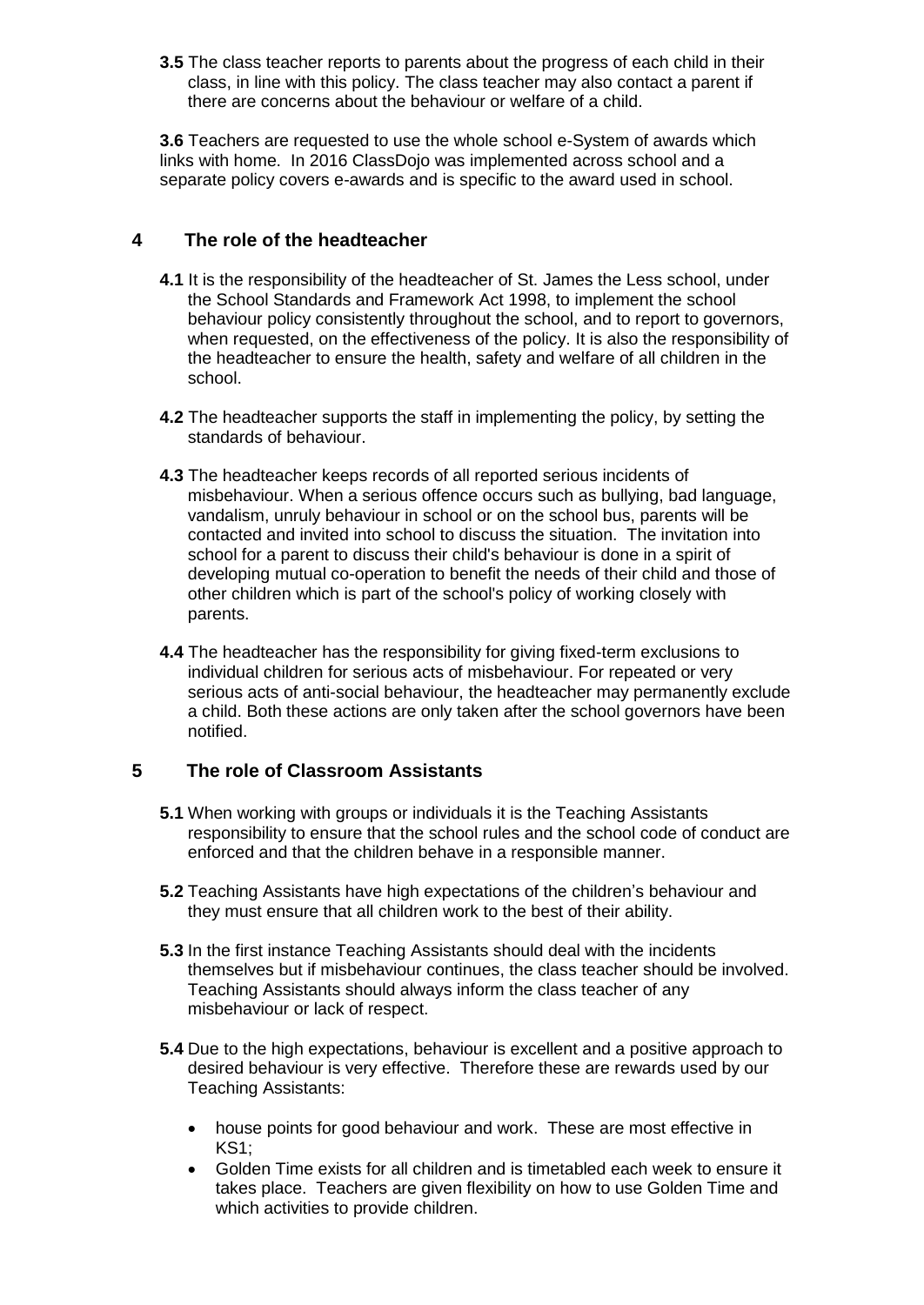- Children can be given stickers at any time. These are also encouraged for children who have healthy lunchboxes and those who eat all their dinner;
- Teaching Assistants who take classes for PPA should follow the behaviour rewards specific to that class eg. Sticker charts as well as whole school rewards.

# **6 The role of parents**

- **6.1** At St. James the Less we work collaboratively with parents, so children receive consistent messages about how to behave at home and at school.
- **6.2** We explain the school rules in the school prospectus, and we expect parents to read these and support them.
- **6.3** We expect parents to support their child's learning, and to co-operate with the school, as set out in the home–school agreement.
- **6.4** If the school has to use reasonable sanctions against a child, parents should support the actions of the school. If parents have any concern about the way that their child has been treated, they should initially contact the class teacher. If the concern remains, they should contact the headteacher. If these discussions cannot resolve the problem, parents may wish to involve the Chair of Governors.

# **7 The role of governors**

- **7.1** The governing body of St. James the Less has the responsibility of setting down these general guidelines on standards of discipline and behaviour, and of reviewing their effectiveness. The governors support the headteacher in carrying out these guidelines.
- **7.2** The headteacher has the day-to-day authority to implement the school behaviour and discipline policy, but governors may give advice to the headteacher about particular disciplinary issues. The headteacher must take this into account when making decisions about matters of behaviour.

### **8**. **Graduated approach**

**8.1** St James the Less RC Primary School recognises that a range of reasons can mean that pupils may have difficulty with their behaviour or individuals may experience difficulties that become significant and impact upon their behaviour. The school aims to support pupils in these circumstances and has a graduated approach to do so.

**8.2** When pupils become unresponsive to the usual systems in place, the school leadership team will lead on next steps for the pupil. The range of responses may include:

- Detailed discussions with class teachers and children themselves
- Detailed discussions with parents
- Multi agency assessment
- Implementation of an individual behaviour support plan

- Referral to external agencies for further support and advice, including educational psychologists and specialist behaviour support

- Additional support arrangements put into place under the individual behaviour support plan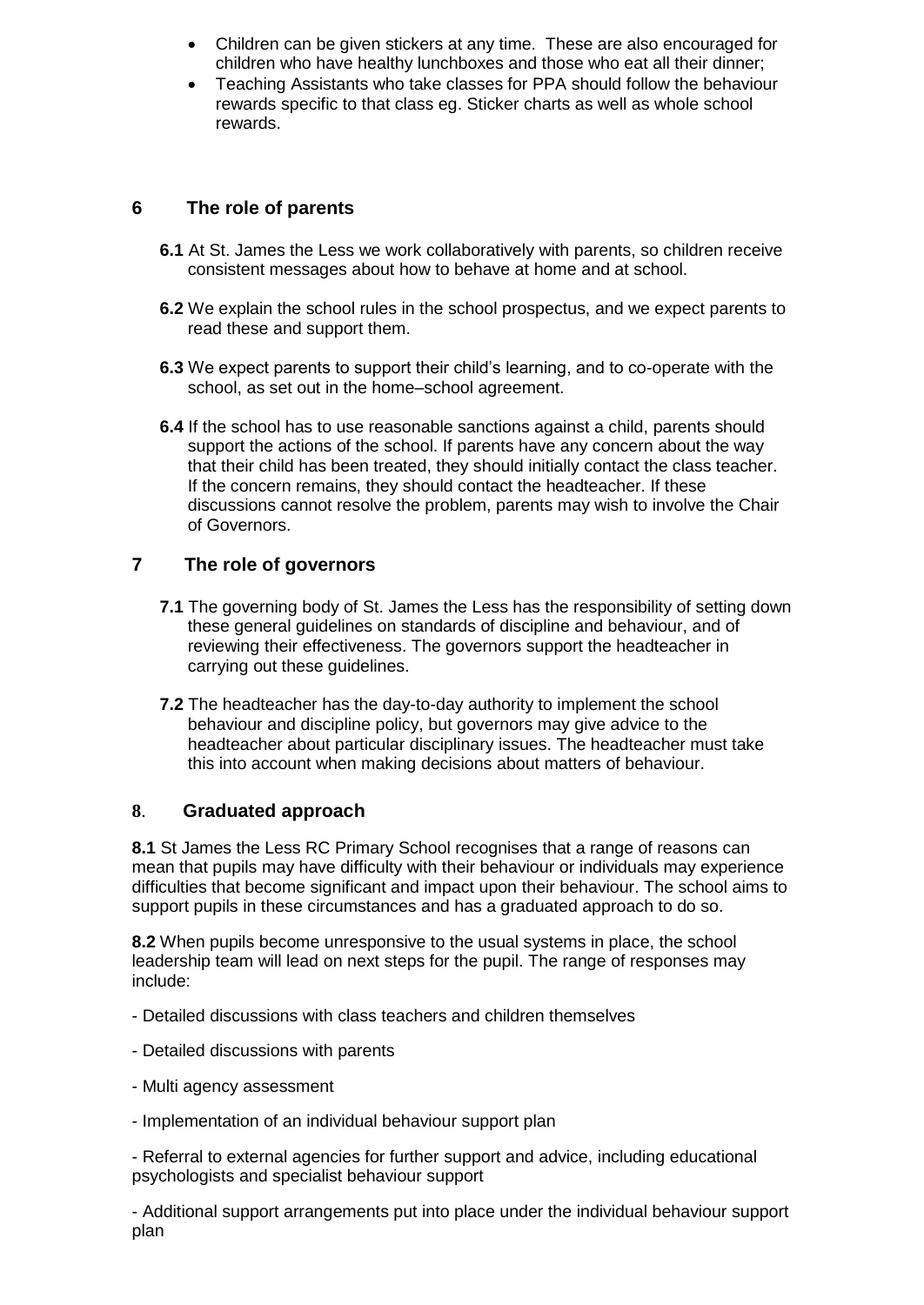#### - SEND provision

**8.3** Persistent disruptive or withdrawn behaviours do not necessarily mean that a child or young person has SEND. Where there are concerns, there should be an assessment to determine whether there are any causal factors such as undiagnosed learning difficulties, difficulties with communication or mental health issues. If it is thought housing, family or other domestic circumstances may be contributing to the presenting behaviour a multi-agency approach, supported by the use of approaches such as the Early Help Assessment, may be appropriate. In all cases, early identification and intervention can significantly reduce the use of more costly intervention at a later stage.

**8.4** School staff should also be alert to other events that can lead to learning difficulties or wider mental health difficulties, such as bullying or bereavement. Such events will not always lead to children having SEND but it can have an impact on wellbeing and sometimes this can be severe. School will ensure appropriate provision is made for a child's short-term needs in order to prevent problems escalating. Where there are longlasting difficulties schools should consider whether the child might have SEND.

**8.5** A detailed assessment of need should ensure that the full range of an individual's needs is identified, not simply the primary need. The support provided to an individual should always be based on a full understanding of their particular strengths and needs and seek to address them all using well evidenced interventions targeted at their areas of difficulty and where necessary specialist equipment or software.

**8.6** Where a pupil is identified as having SEND, school will take action to remove barriers to learning and put effective special educational provision in place. This SEND support should take the form of a four-part cycle through which earlier decisions and actions are revisited, refined and revised with a growing understanding of the pupil's needs and of what supports the pupil in making good progress and securing good outcomes. This is known as the graduated approach. It draws on more detailed approaches, more frequent review and more specialist expertise in successive cycles in order to match interventions to the SEND of children and young people.

# **9. Reasonable adjustments and Force**

### **9.1** Reasonable adjustments

Reasonable steps to ensure that the inclusion of a child with challenging behaviour in a mainstream primary school setting is not incompatible with the efficient education of others may include: - addressing factors within the class that may exacerbate the problem, for example using circle time to discuss difficult relationships and identify constructive responses

- teaching the child alternative behaviour, for example by taking quiet time in a specially designated area at times of stress - providing the child with a channel of communication, for example use of peer support - using a carefully designed system of behaviour targets drawn up with the child and linked to a reward system which, wherever possible, involves parents or carers - ensuring that all staff coming into contact with the child are briefed on potential triggers for outbursts and effective ways of heading off trouble at an early stage.

### **9.2** Reasonable Force

There is no legal requirement to have a policy on the use of force but it is good practice to set out, in the behaviour policy, the circumstances in which force might be used. For example, it could say that teachers will physically separate pupils found fighting or that if a disruptive pupil refuses to leave a room when instructed to do so, they may be physically removed. Any policy on the use of reasonable force should acknowledge the legal duty to make reasonable adjustments for disabled pupils and pupils with special educational needs (SEND).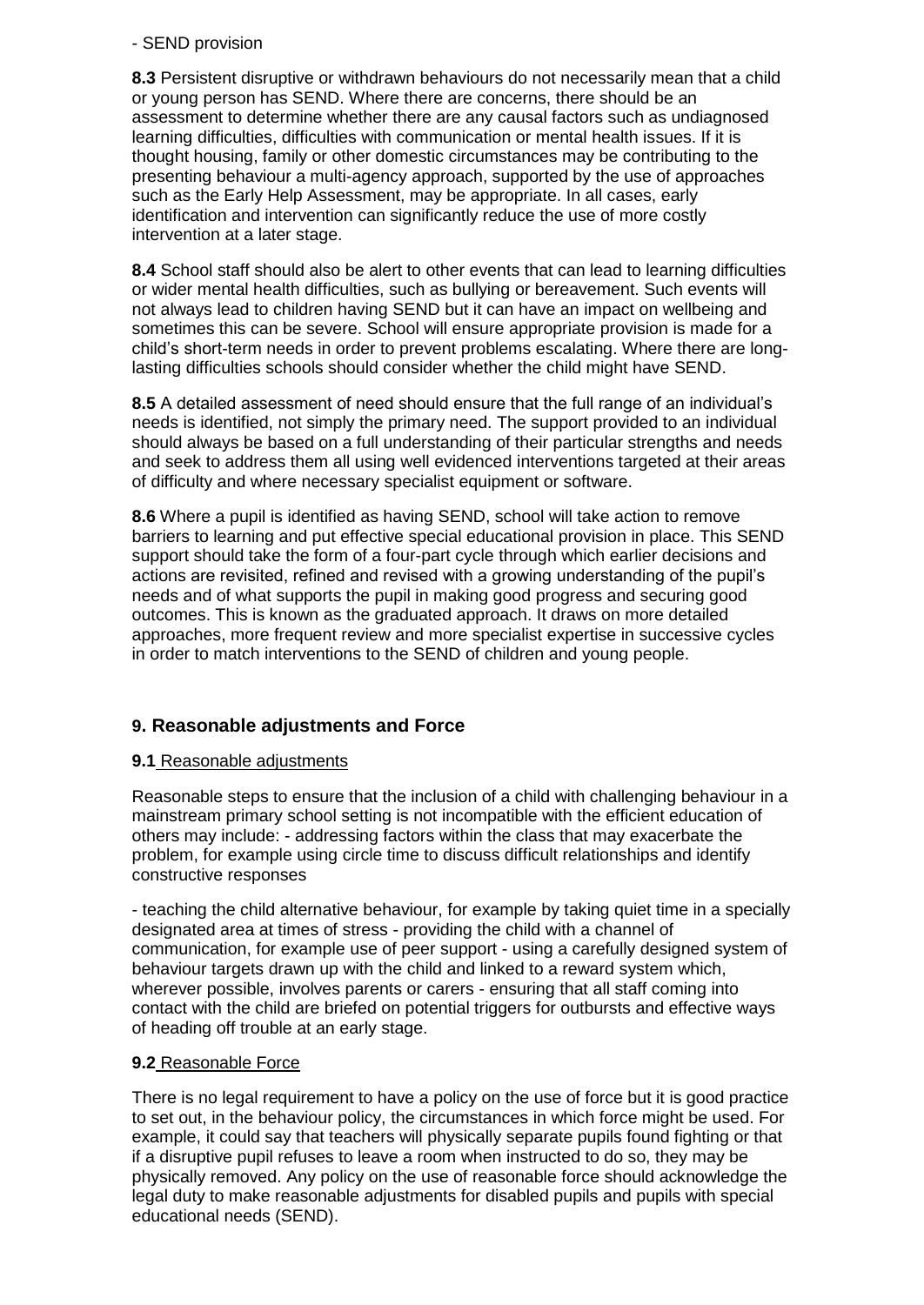Schools do not require parental consent to use reasonable force on a pupil. Schools should not have a 'no contact' policy. There is a real risk that such a policy might place a member of staff in breach of their duty of care towards a pupil, or prevent them taking action needed to prevent a pupil causing harm. By taking steps to ensure that staff, pupils and parents are clear about when reasonable force might be used, the school will reduce the likelihood of complaints being made when force has been used properly. School staff have a legal power to use reasonable force and lawful use of the power will provide a defence to any resulting action. Suspension should not be an automatic response when a member of staff has been accused of using excessive force. Additionally this applies to staff who have been accused of misconduct pending investigation. Force is usually used either to control or restrain. It must never be used as a punishment; this is always unlawful.

#### **9.3** What is reasonable force?

1) The term 'reasonable force' covers the broad range of actions used by most teachers at some point in their career that involve a degree of physical contact with pupils.

2) Force is usually used either to control or restrain. This can range from guiding a pupil to safety by the arm through to more extreme circumstances such as breaking up a fight or where a pupil needs to be restrained to prevent violence or injury.

3) 'Reasonable in the circumstances' means using no more force than is needed.

4) Schools generally use force to control pupils and to restrain them. - 'Control' means either passive physical contact, such as standing between pupils or blocking a pupil's path, or active physical contact such as leading a pupil by the arm out of a classroom. Power to use reasonable force - 'Restraint' means to hold back physically or to bring a pupil under control. It is typically used in more extreme circumstances, for example when two pupils are fighting and refuse to separate without physical intervention.

5) School staff should always try to avoid acting in a way that might cause injury, but in extreme cases it may not always be possible to avoid injuring the pupil.

#### **9.4** Who can use reasonable force?

1) All members of school staff have a legal power to use reasonable force.

2) This power applies to any member of staff at the school. It can also apply to people whom the Headteacher has temporarily put in charge of pupils such as unpaid volunteers or parents accompanying pupils on a school organised visit.

#### **9.5** When can reasonable force be used?

1) Reasonable force can be used to prevent pupils from hurting themselves or others, from damaging property or from causing disorder.

2) In a school, force is used for two main purposes – to control pupils or to restrain them.

3) The decision on whether or not to physically intervene is down to the professional judgement of the staff member concerned and should always depend on the individual circumstances.

4) The following list is not exhaustive but provides some examples of situations where reasonable force can and cannot be used. Schools can use reasonable force to:

· remove disruptive pupils from the classroom where they have refused to follow an instruction to do so;

· prevent a pupil behaving in a way that disrupts a school event or a school trip or visit;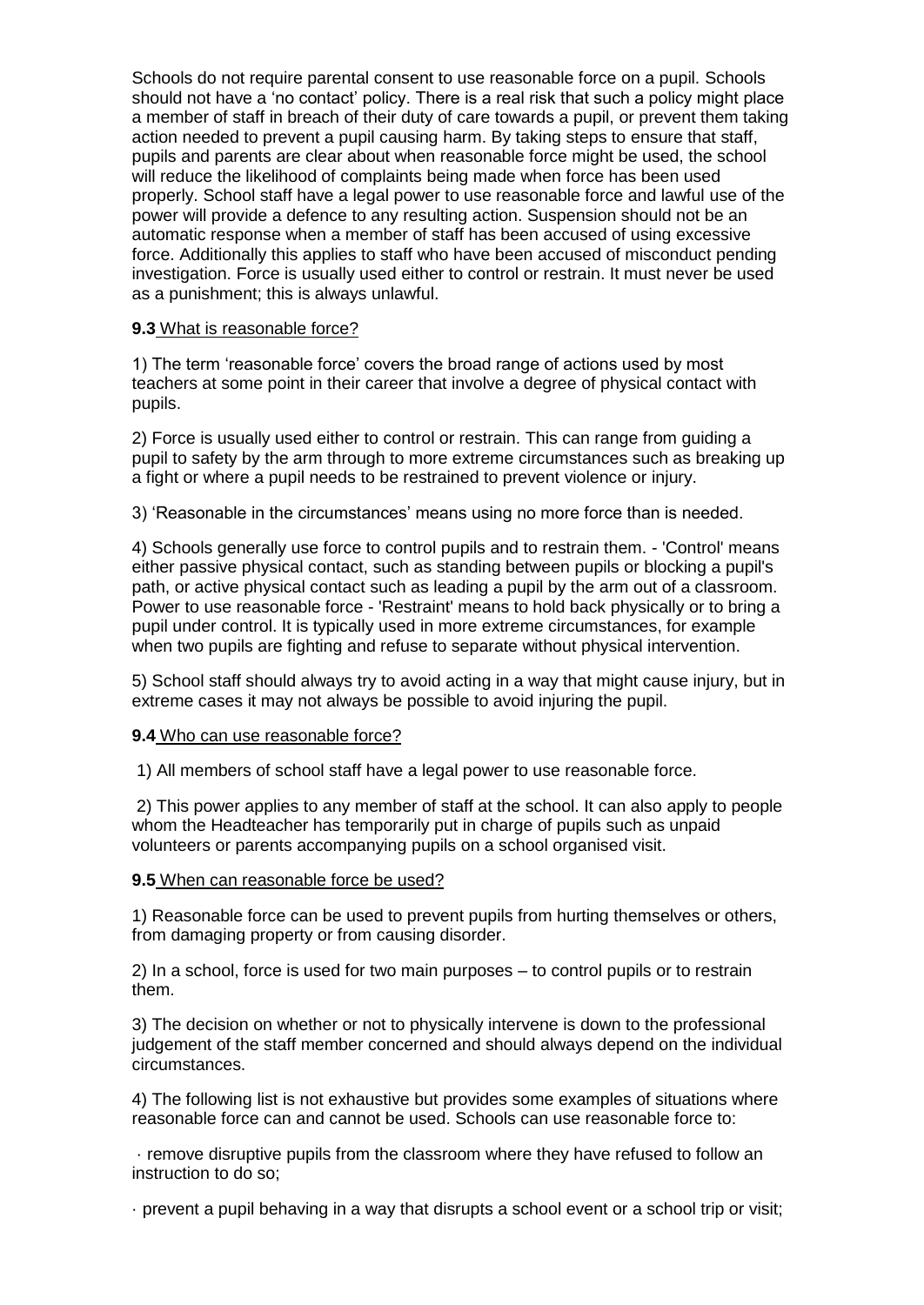· prevent a pupil leaving the classroom where allowing the pupil to leave would risk their safety or lead to behaviour that disrupts the behaviour of others;

· prevent a pupil from attacking a member of staff or another pupil, or to stop a fight in the playground; and

· restrain a pupil at risk of harming themselves through physical outbursts.

### **10 Fixed-term and permanent exclusions**

- **10.1** Only the headteacher (or the acting headteacher) has the power to exclude a pupil from school. The headteacher may exclude a pupil for one or more fixed periods, for up to 45 days in any one school year. The headteacher may also exclude a pupil permanently. It is also possible for the headteacher to convert a fixed-term exclusion into a permanent exclusion, if the circumstances warrant this.
- **10.2** If the headteacher **excludes** a pupil, s/he informs the parents immediately, giving reasons for the exclusion. At the same time, the headteacher makes it clear to the parents that they can, if they wish, appeal against the decision to the governing body. The school informs the parents how to make any such appeal.
- **10.3** The headteacher informs the LEA and the governing body about any permanent exclusion, and about any fixed-term exclusions beyond five days in any one term.
- **10.4** The governing body itself cannot either exclude a pupil or extend the exclusion period made by the headteacher.
- **10.5** The governing body of St. James the Less has a discipline committee which is made up of between three and five members. This committee considers any exclusion appeals on behalf of the governors.
- **10.6** When an appeals panel meets to consider an exclusion, they consider the circumstances in which the pupil was excluded, they note any representation by parents and the LEA, and decide whether the pupil should be reinstated.
- **10.7** If the governors' appeals panel decides that a pupil should be reinstated, the headteacher must comply with this ruling.

# **11 Monitoring**

**11.1** The headteacher monitors the effectiveness of this policy on a regular basis reporting to the governing body on its effectiveness and, if necessary, makes recommendations for further improvements.

### **12 Review**

**12.1** The governing body reviews this policy as appropriate and if the government introduces new regulations, or if the governing body receives recommendations on how the policy might be improved.